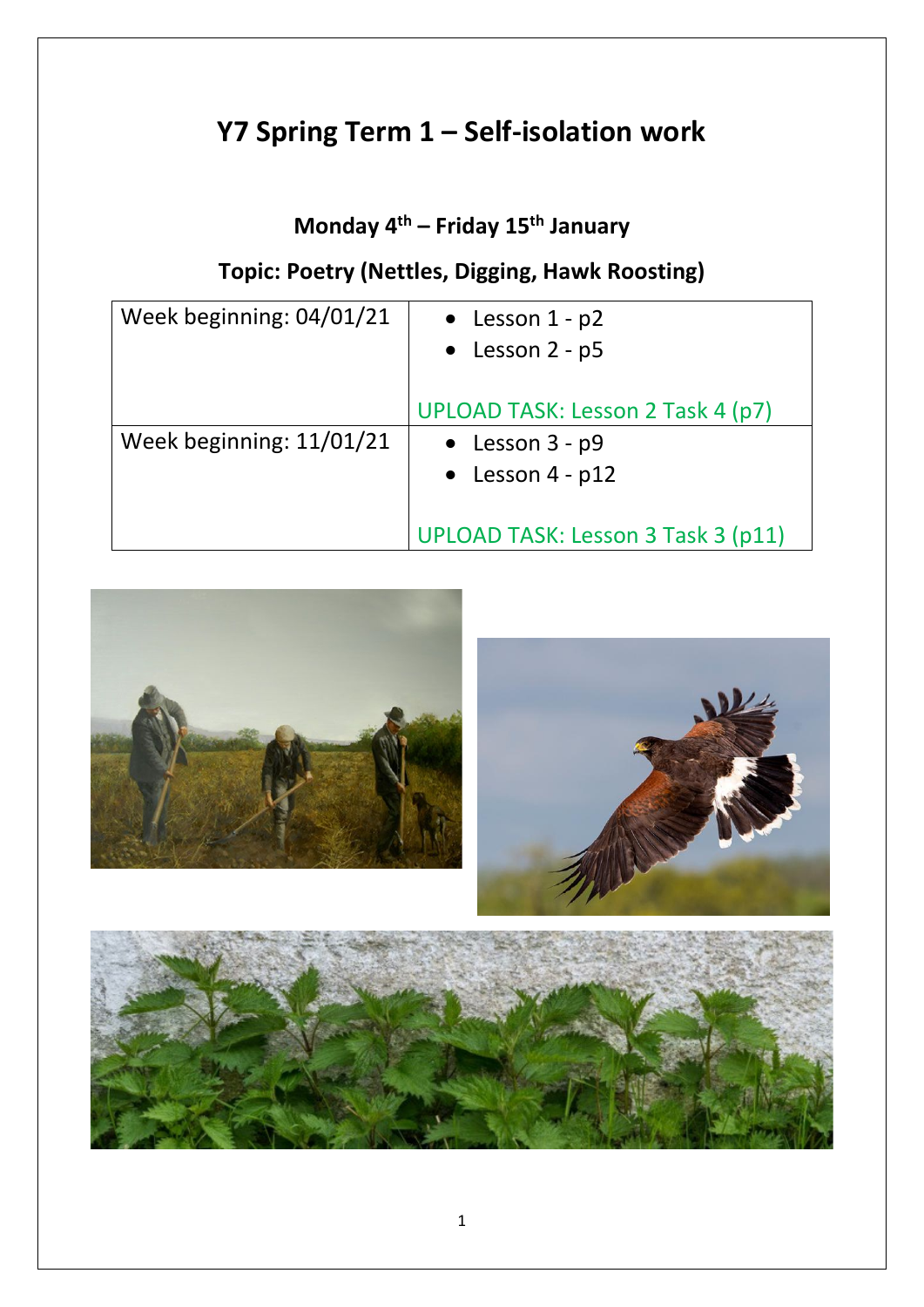#### **Lesson 1: Nettles.**

**LO: To identify the poet's choice of structural features.** 

#### **Task 1**

Create a mind-map of challenges we face during our childhoods or growing up. It might look like this…



#### **Task 2**

Read the poem below.

#### **Nettles**

My son aged three fell in the nettle bed.

'Bed' seemed a curious name for those green spears,

That regiment of spite behind the shed:

It was no place for rest. With sobs and tears

The boy came seeking comfort and I saw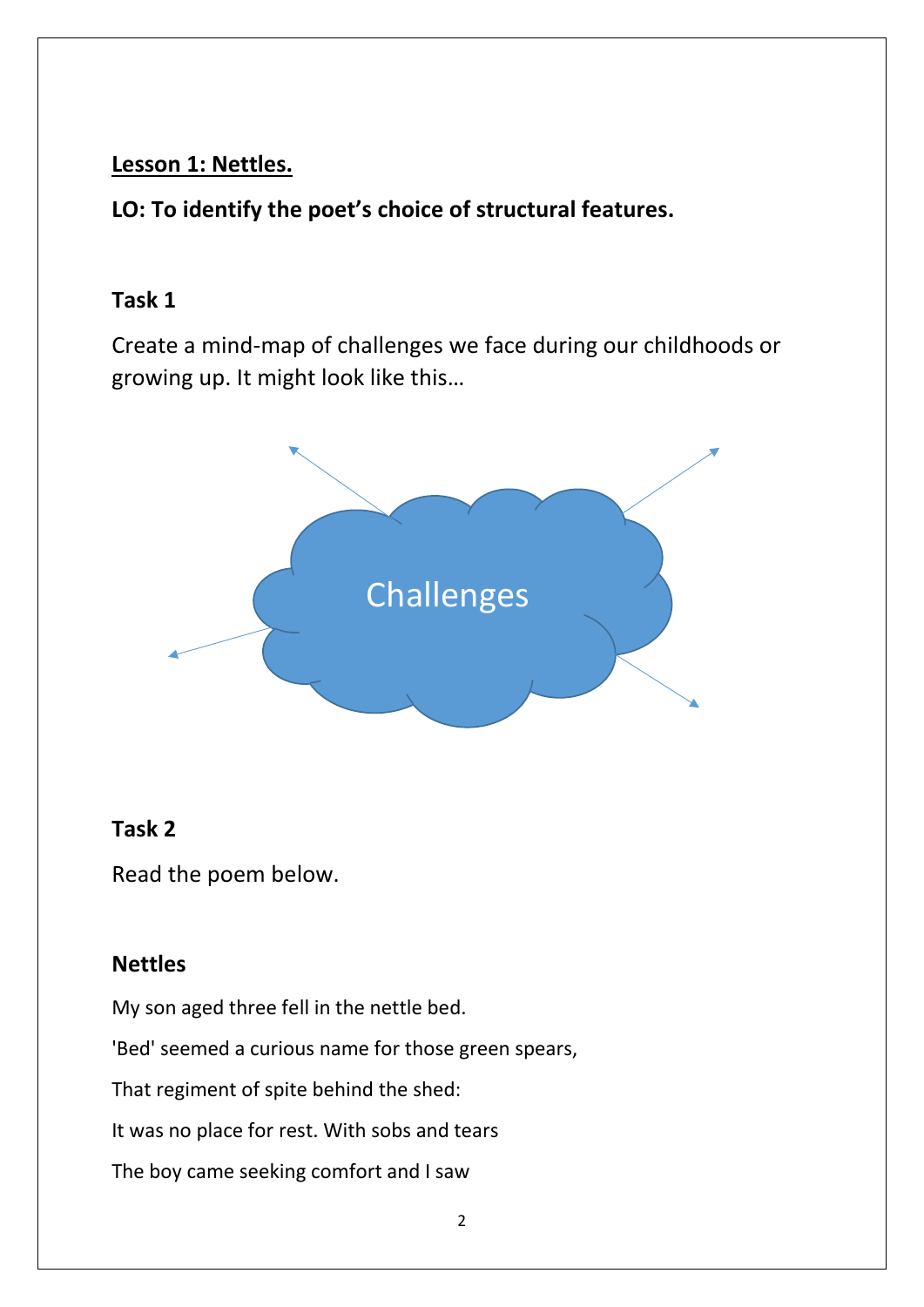White blisters beaded on his tender skin. We soothed him till his pain was not so raw. At last he offered us a watery grin, And then I took my billhook, honed the blade And went outside and slashed in fury with it Till not a nettle in that fierce parade Stood upright any more. And then I lit A funeral pyre to burn the fallen dead, But in two weeks the busy sun and rain Had called up tall recruits behind the shed: My son would often feel sharp wounds again.

#### **Vernon Scannell**

#### Vocabulary:

Regiment: *a group/unit of soldiers in the army* Spite: *hate, malicious feelings* Billhook: *a gardening tool with a sharp edge, used for cutting plants* Honed: *to make something sharper* Funeral pyre: *a bonfire on which a body is cremated*

#### **Task 3**

Answer the following questions about the poem, to test your understanding.

- 1) Who is the writer, and what has happened?
- 2) Why does the boy need comfort from his father?
- 3) What does the father do to the nettles (there are 2 things)?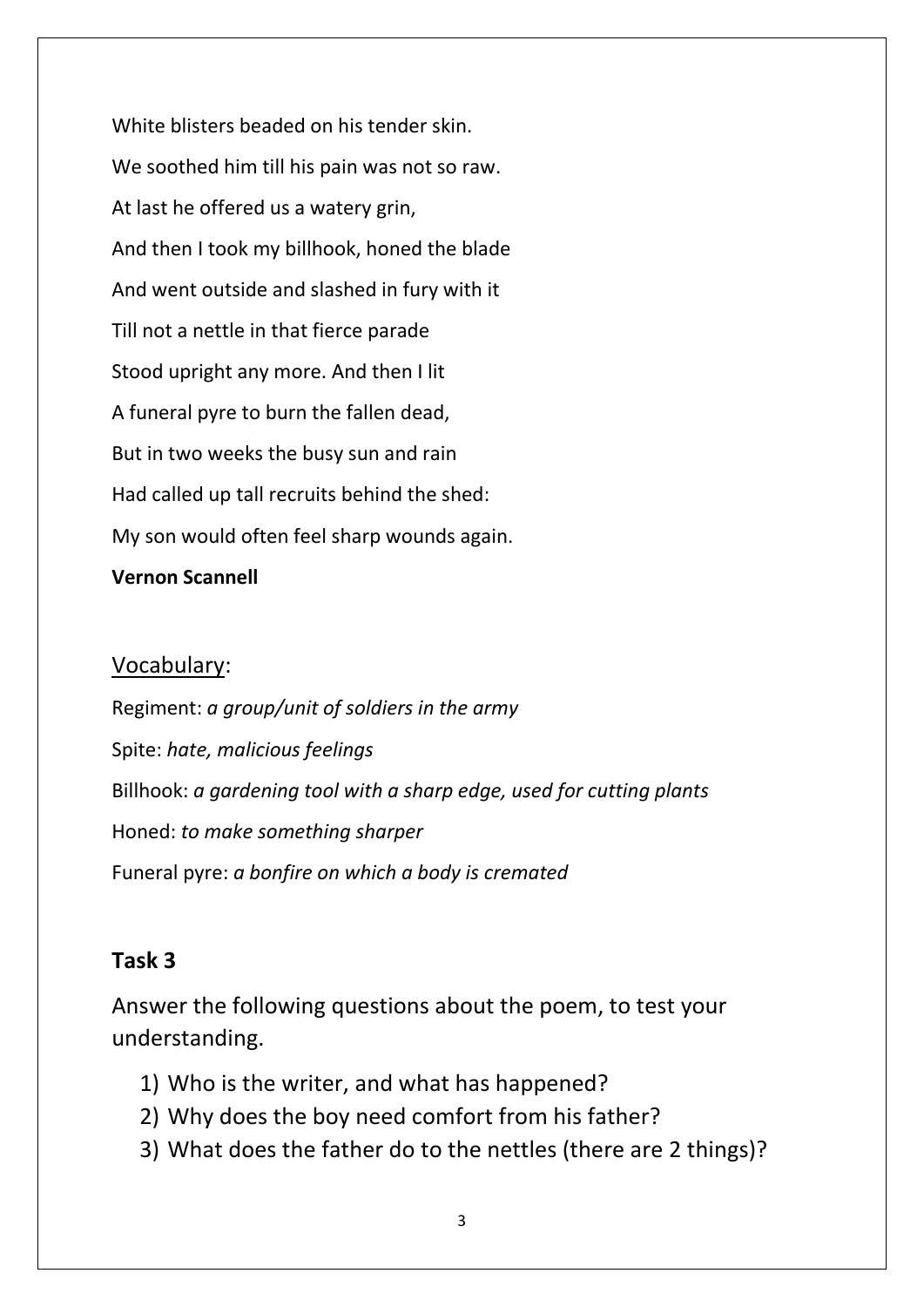4) Are the nettles defeated?

Challenge: What might the writer be trying to tell us about being a parent?

### **Task 4**

Poems can be structured by **stanzas**, **rhyme** and **rhythm**. A poem's structure generally affects the way it sounds when read out loud.

In this poem, there is only one stanza (poetic paragraph). The poem also has a **regular, ABAB** rhyme scheme. Regular means that is does not change, and ABAB means that the even numbered lines rhyme with each other and the odd numbered lines rhyme with each other.

For example:

| My son aged three fell in the nettle <b>bed</b> .   | A |
|-----------------------------------------------------|---|
| 'Bed' seemed a curious name for those green spears, | В |
| That regiment of spite behind the <b>shed</b> :     | A |
| It was no place for rest. With sobs and tears       | R |

- 1) Highlight the other rhyming words using two different colours; one colour for the A rhymes, another colour for the B rhymes.
- 2) Count the number of syllables in each line how many are there?

Challenge: Write 4 lines of poetry, using the same ABAB rhyming pattern and number of syllables as the poem Nettles does.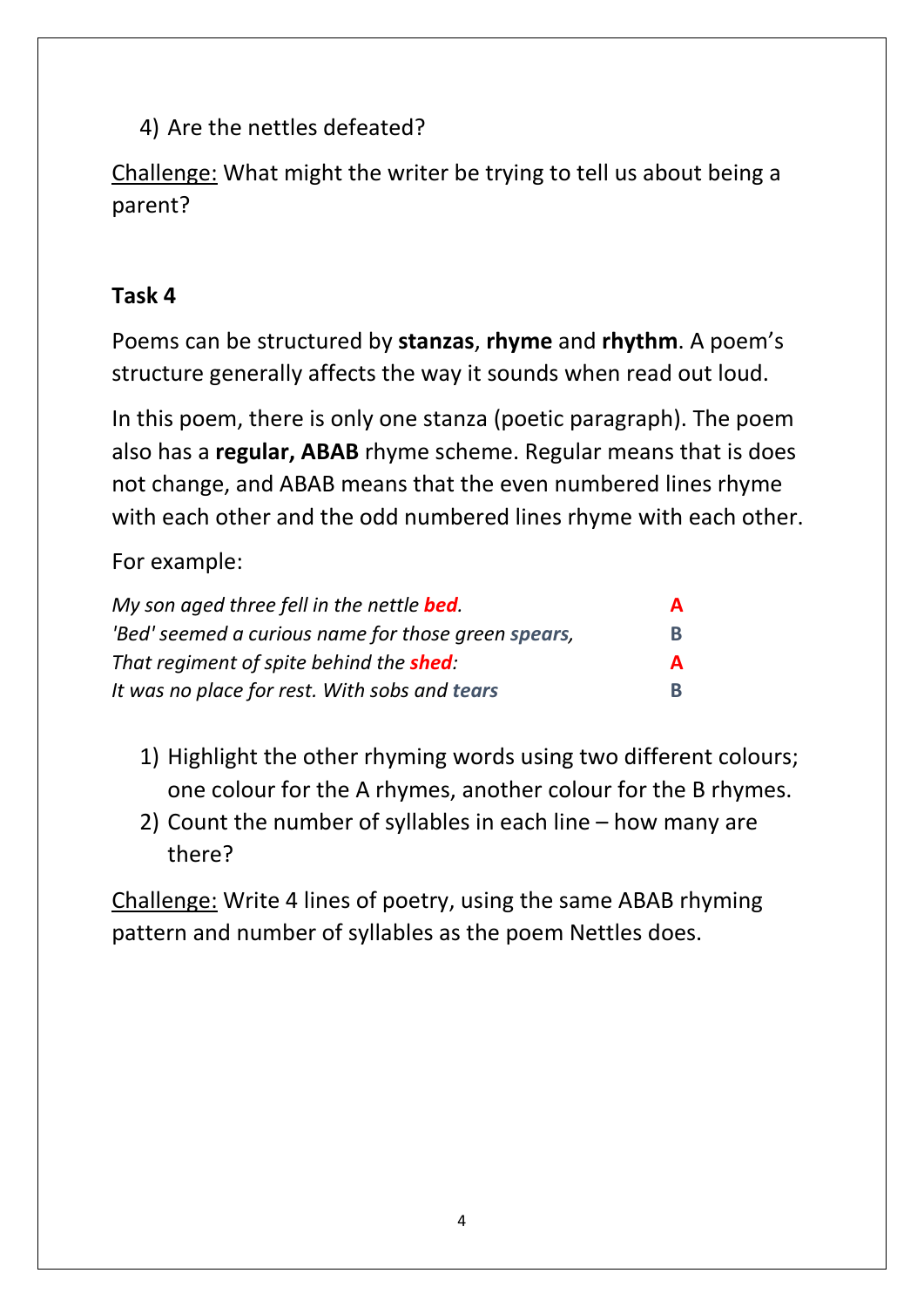#### **Lesson 2: Digging**

**LO: To explore and analyse the feelings expressed by the poet.**

#### **Task 1**

Make a mind-map about the different things the word 'digging' makes you think of. It might look like this…



#### **Task 2**

Read this poem below. You could also watch this video, which has a reading of the poem:<https://www.bbc.co.uk/programmes/p00wzv0h>

## **Digging**

Between my finger and my thumb

The squat pen rests; snug as a gun.

Under my window, a clean rasping sound

When the spade sinks into gravelly ground:

My father, digging. I look down

Till his straining rump among the flowerbeds

Bends low, comes up twenty years away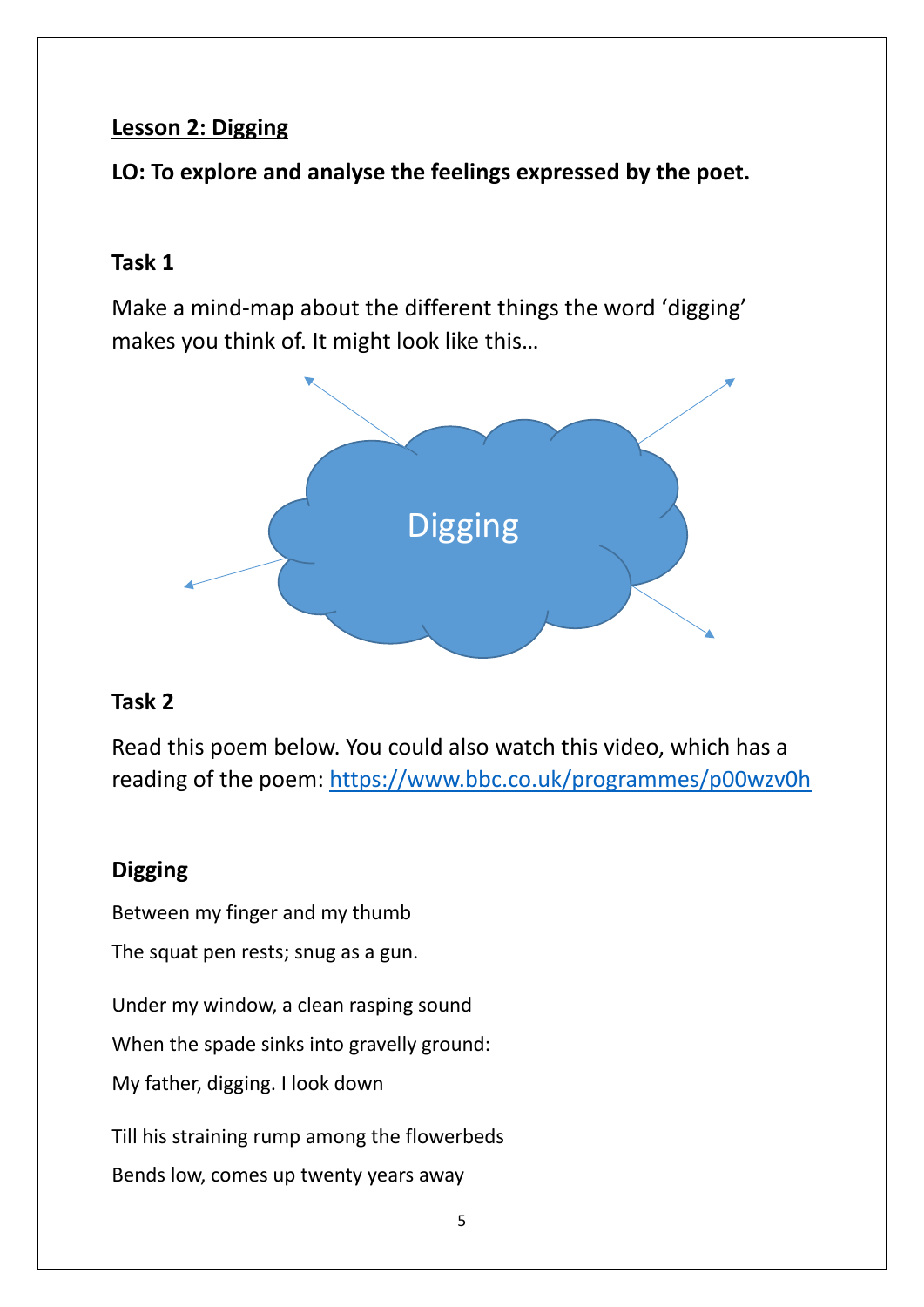Stooping in rhythm through potato drills Where he was digging.

The coarse boot nestled on the lug, the shaft Against the inside knee was levered firmly. He rooted out tall tops, buried the bright edge deep To scatter new potatoes that we picked, Loving their cool hardness in our hands.

By God, the old man could handle a spade. Just like his old man.

My grandfather cut more turf in a day Than any other man on Toner's bog. Once I carried him milk in a bottle Corked sloppily with paper. He straightened up To drink it, then fell to right away Nicking and slicing neatly, heaving sods Over his shoulder, going down and down For the good turf. Digging.

The cold smell of potato mould, the squelch and slap Of soggy peat, the curt cuts of an edge Through living roots awaken in my head. But I've no spade to follow men like them.

Between my finger and my thumb The squat pen rests.

I'll dig with it.

#### **Seamus Heaney**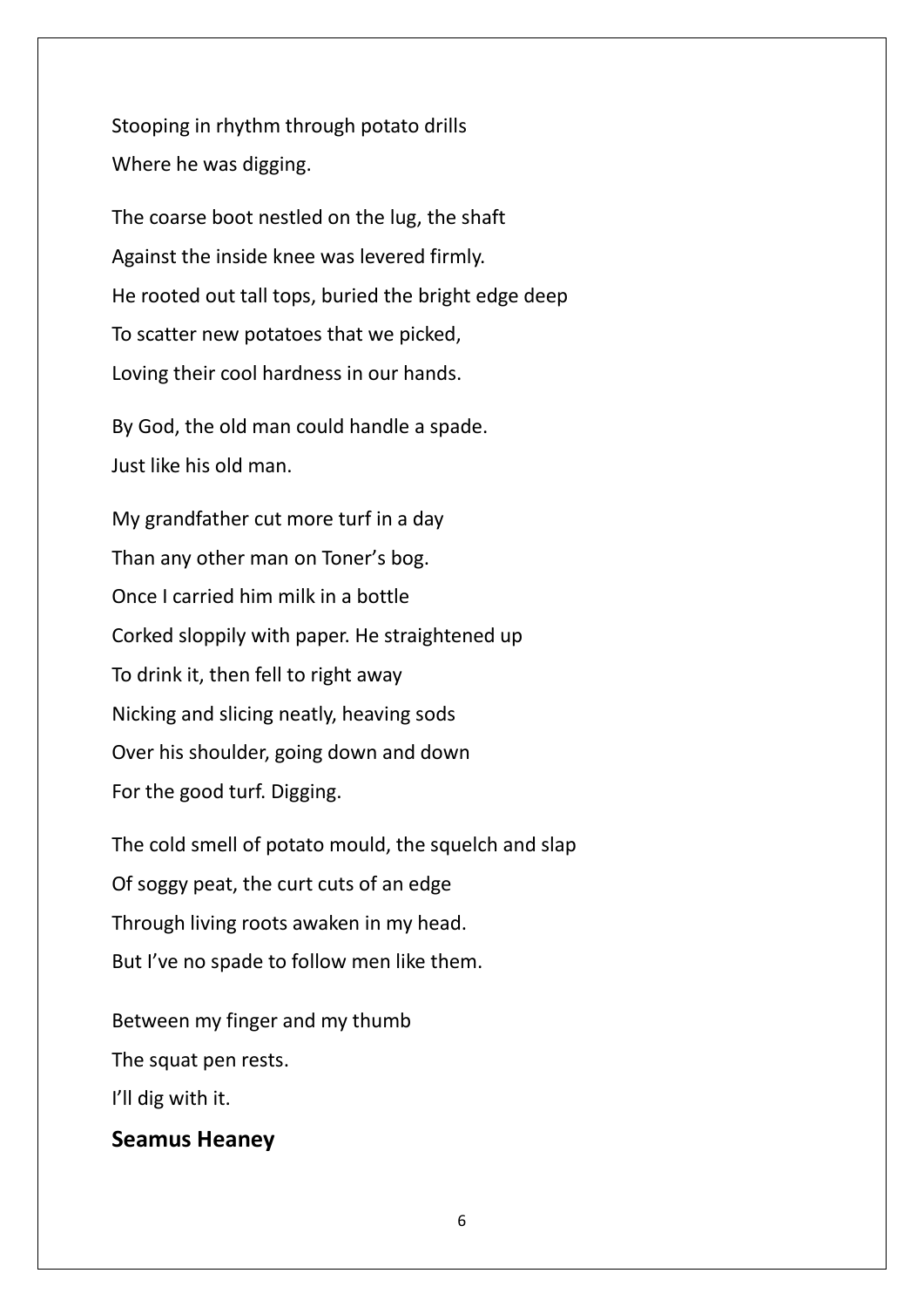#### Vocabulary:

| Squat: crouched position      | Rump: bottom      |
|-------------------------------|-------------------|
| Snug: compact                 | Stooping: bending |
| Rasping: harsh, grating sound | Coarse: rough     |
| Gravelly: harsh               | Levered: to move  |
| Straining: to pull, stretch   | Corked: sealed    |

#### **Task 3**

Answer these questions:

- 1) What do we learn about the narrator (the person telling the story in the poem)?
- 2) What are the narrator's attitudes toward his job?
- 3) What is their relationship with their family (their father and/or grandfather)?

Challenge: can you link the ideas, language techniques or writer's perspective to any other poems you have learnt about?

## **Task 4 – UPLOAD TO CLASSCHARTS**

Write a paragraph answering this question:

#### **How does Heaney present his feelings about his family?**

Things you could include in your answer:

- $\checkmark$  What different words make you think of (connotations)
- $\checkmark$  Themes in the poem
- $\checkmark$  Technical terminology where appropriate (such as verb, adjective, metaphor, simile, stanza, rhyme, etc).
- $\checkmark$  The mood or tone of the poem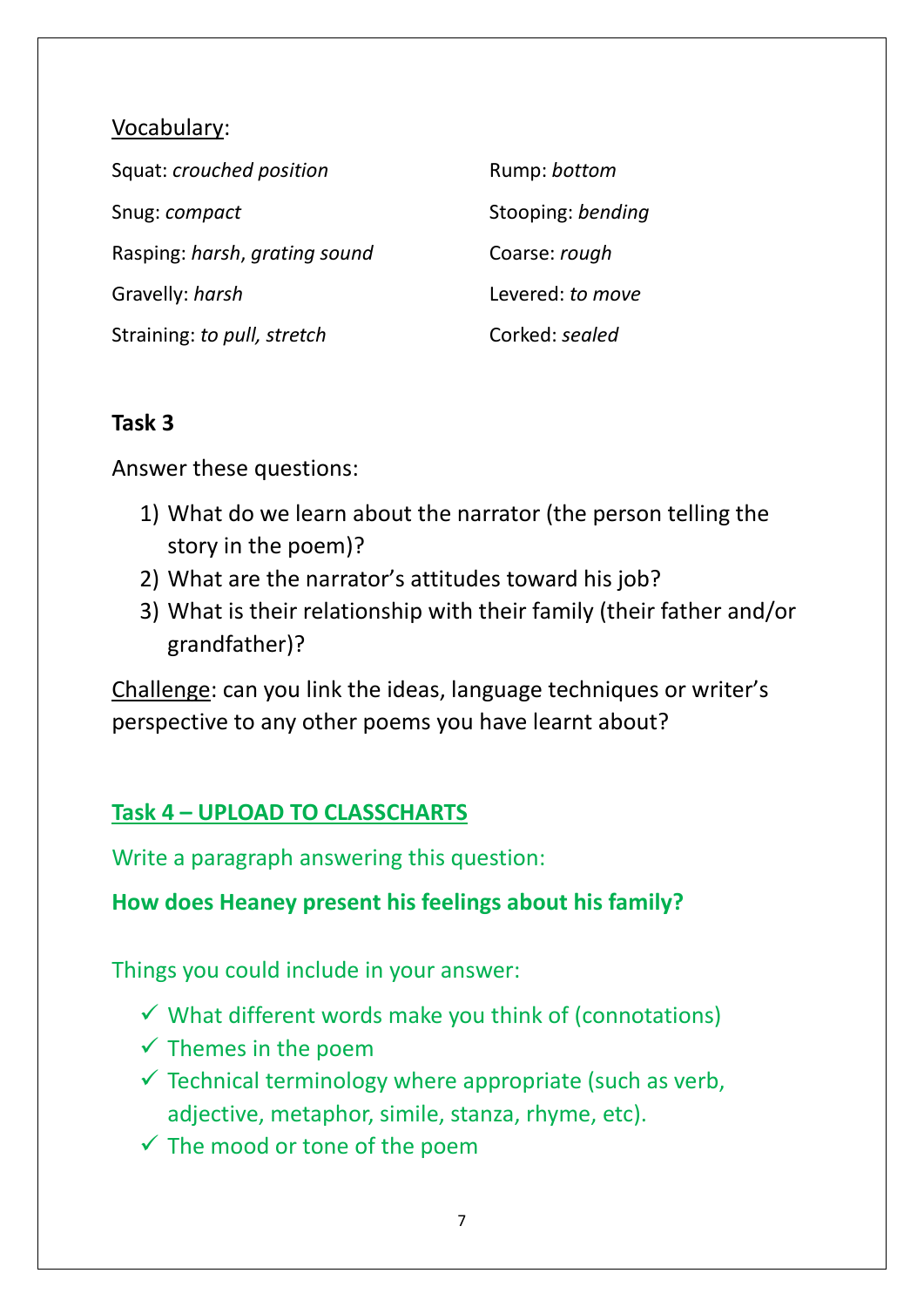Here are some sentence starters to help you:

*I think that Heaney feels… towards his family. This is because, in the quote "…", Heaney seems to feel/think… The word/simile/phrase "…" implies… The mood in the poem seems to be… I think this because the poet uses the word/phrase "…".*

Challenge: Can you identify the following techniques in the poem? You could use some of your findings, and the correct terminology, in your paragraph.

- Simile
- Sensory imagery (as in, to do with the senses)
- Repetition (of keywords/ideas)
- Alliteration
- Rhyme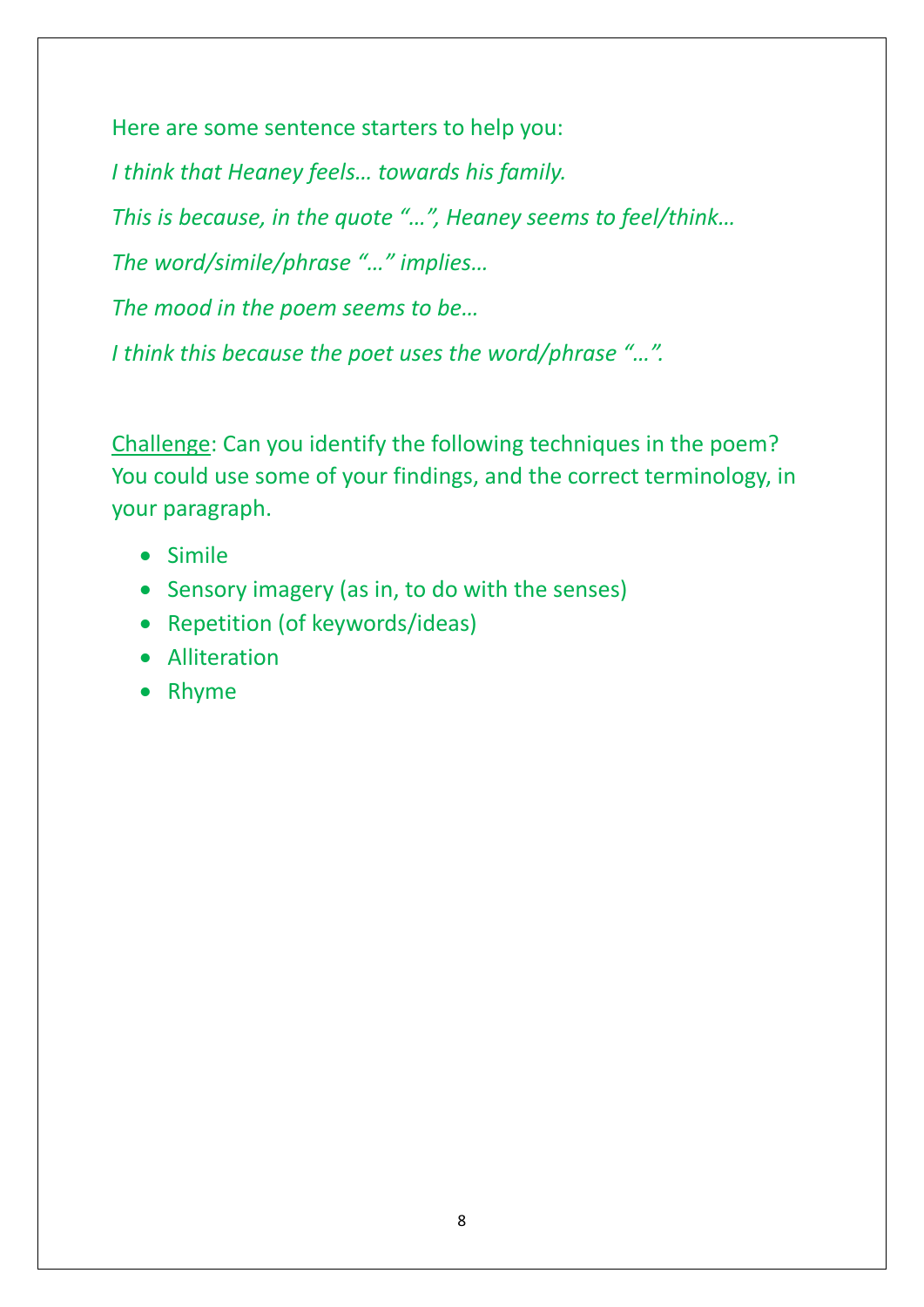#### **Lesson 3: Hawk Roosting**

LO: To **explore** how Hughes uses **language** to present **animal behaviour.**

#### **Task 1:**

Write a list of at least different moods (thoughts and feelings) a person could have.



## **Task 2:**

What do we know about hawks?

Watch the link below:

[http://www.youtube.com/watch?v=p-\\_RHRAzUHM](http://www.youtube.com/watch?v=p-_RHRAzUHM)

**Key Vocab:** 

**Stanza** - A verse of a poem

**From Italian** – "standing" or "stopping place."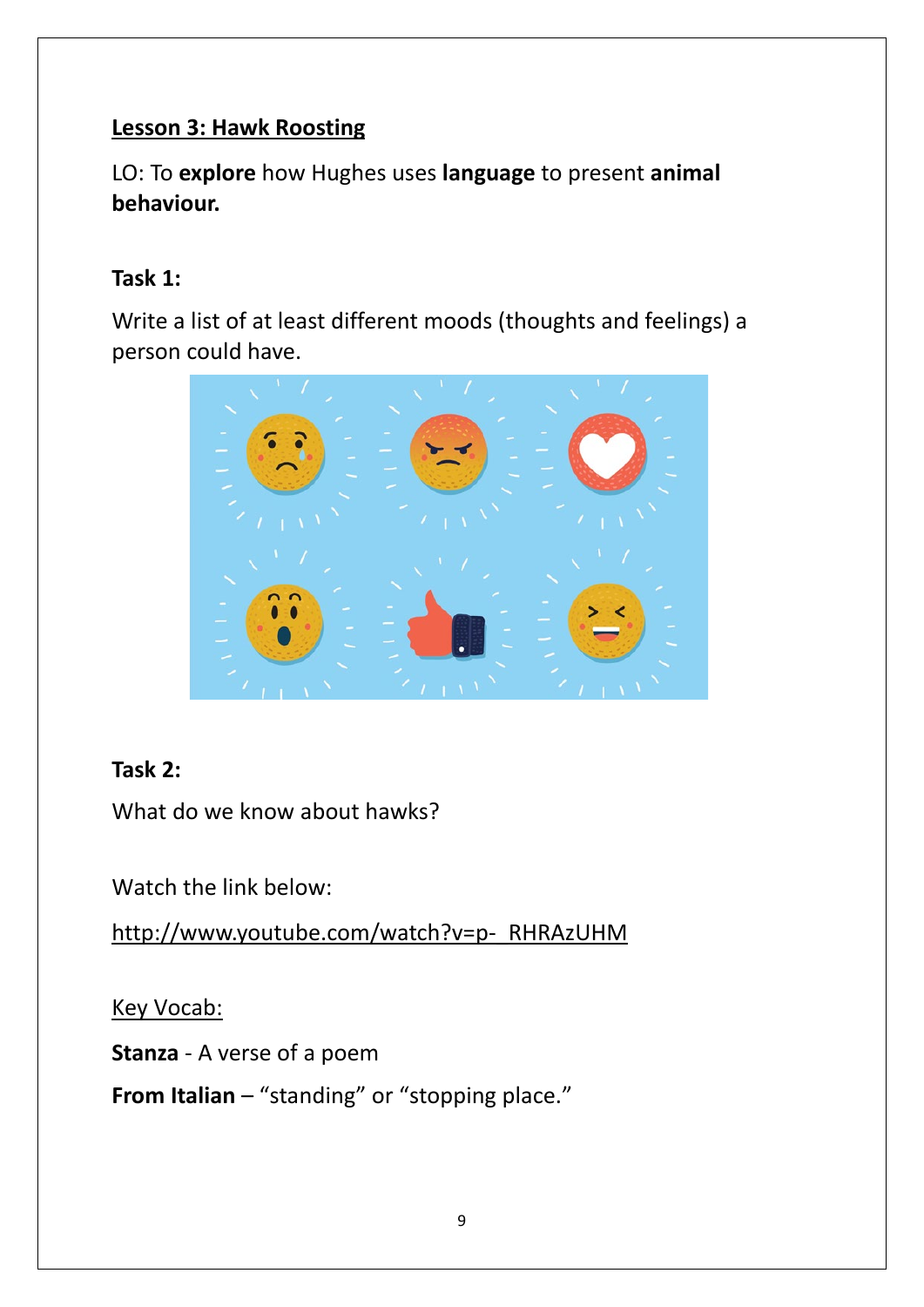Read the poem:

#### **Hawk Roosting by Ted Hughes**

The convenience of the high trees! The air's buoyancy and the sun's ray Are of advantage to me; And the earth's face upward for my inspection.

My feet are locked upon the rough bark. It took the whole of Creation To produce my foot, my each feather: Now I hold Creation in my foot

Or fly up, and revolve it all slowly - I kill where I please because it is all mine. There is no sophistry in my body: My manners are tearing off heads -

The allotment of death. For the one path of my flight is direct Through the bones of the living. No arguments assert my right:

The sun is behind me. Nothing has changed since I began. My eye has permitted no change. I am going to keep things like this.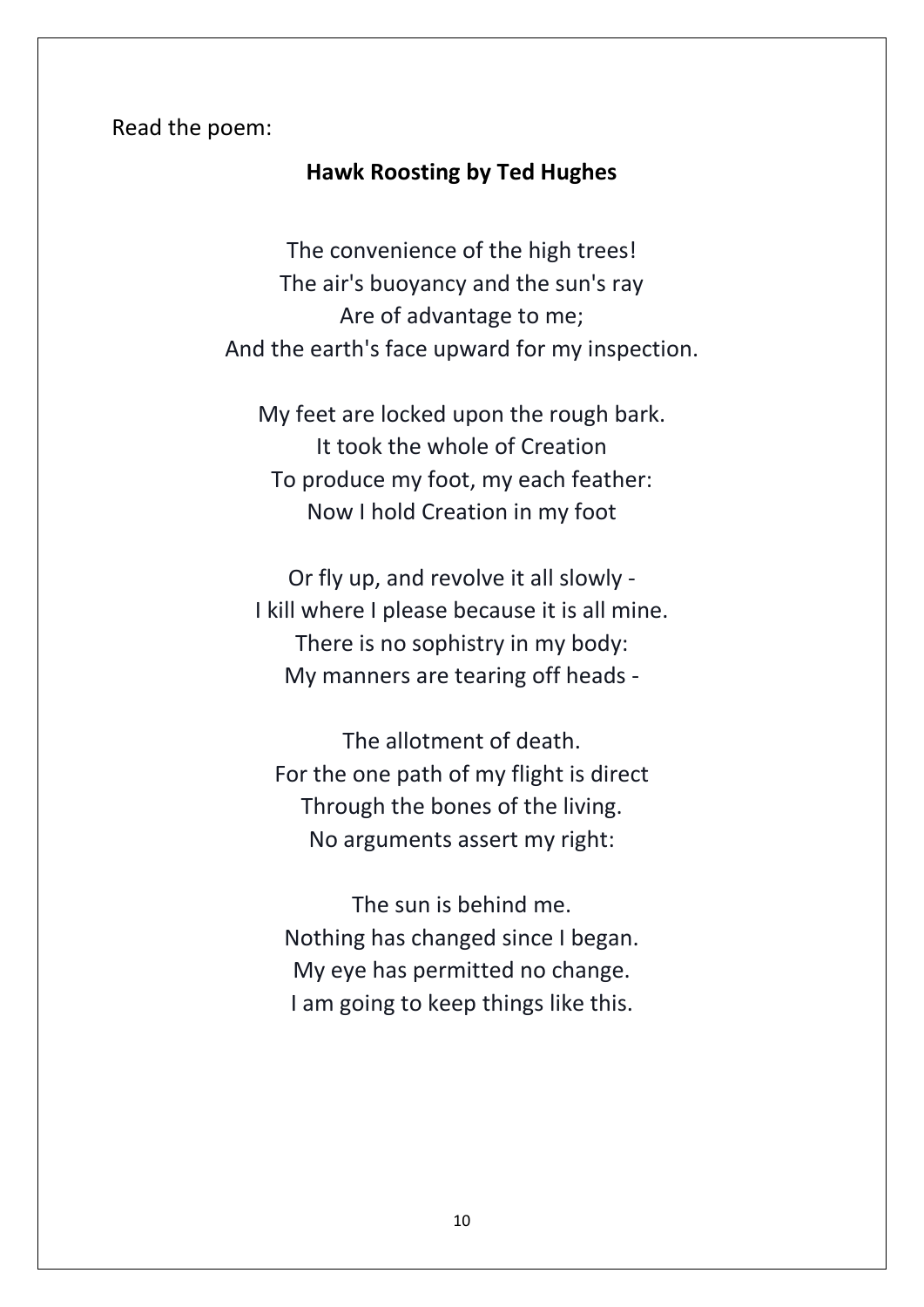## **Task 3 – UPLOAD TO CLASSCHARTS**

What impression do we get of the hawk?

- *Now I hold Creation in my foot*
- *I kill where I please because it is all mine*
- *I am going to keep things like this*

Choose one of these quotes. What do the words suggest about the hawk?

- 1. What does the narrative voice suggest about the Hawk?
- 2. What is the significance of his mentioning God and Creation?
- 3. What is the mood and atmosphere of the poem?
- 4. What impression do you get from the ending of the poem?

#### **Task 4:**

How does Hughes present the Hawk in Hawk Roosting?

Hughes presents the Hawk as…

In the line, "…"….

The word "…" suggests that…

The reader is given the impression that…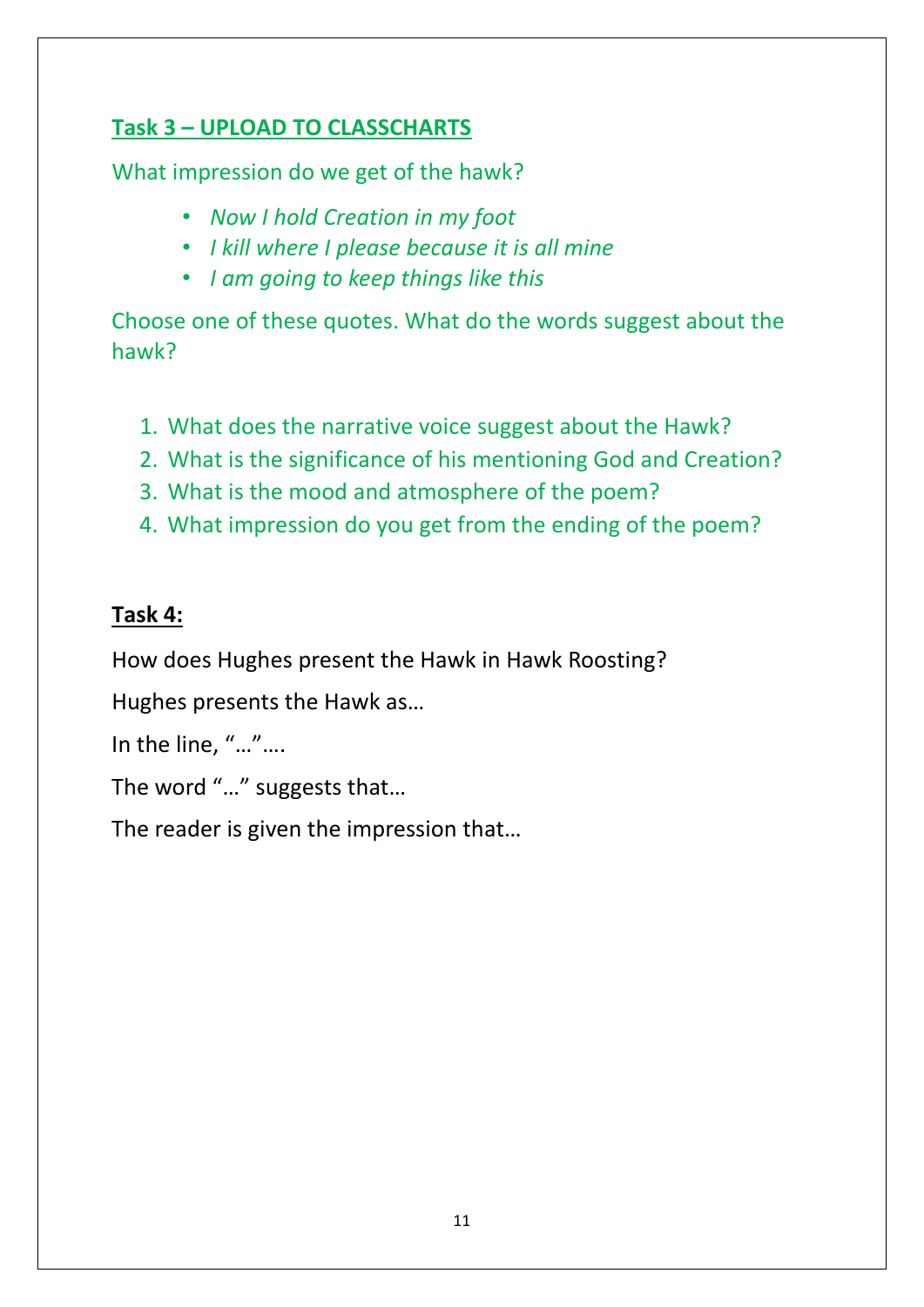#### **Lesson 4: Hawk Roosting**

#### **LO: using creative language for effect**

#### **Task 1:**

List three adjectives to describe the Hawk from Hawk Roosting.

#### **Hawk Roosting by Ted Hughes**

The convenience of the high trees! The air's buoyancy and the sun's ray Are of advantage to me; And the earth's face upward for my inspection.

My feet are locked upon the rough bark.

It took the whole of Creation To produce my foot, my each feather: Now I hold Creation in my foot

Or fly up, and revolve it all slowly - I kill where I please because it is all mine.

There is no sophistry in my body: My manners are tearing off heads -

The allotment of death.

For the one path of my flight is direct Through the bones of the living. No arguments assert my right:

Stanza One describes the…

Stanza Two describes the…

Stanza Three describes the…

Stanza Four describes the…

Stanza Five describes the…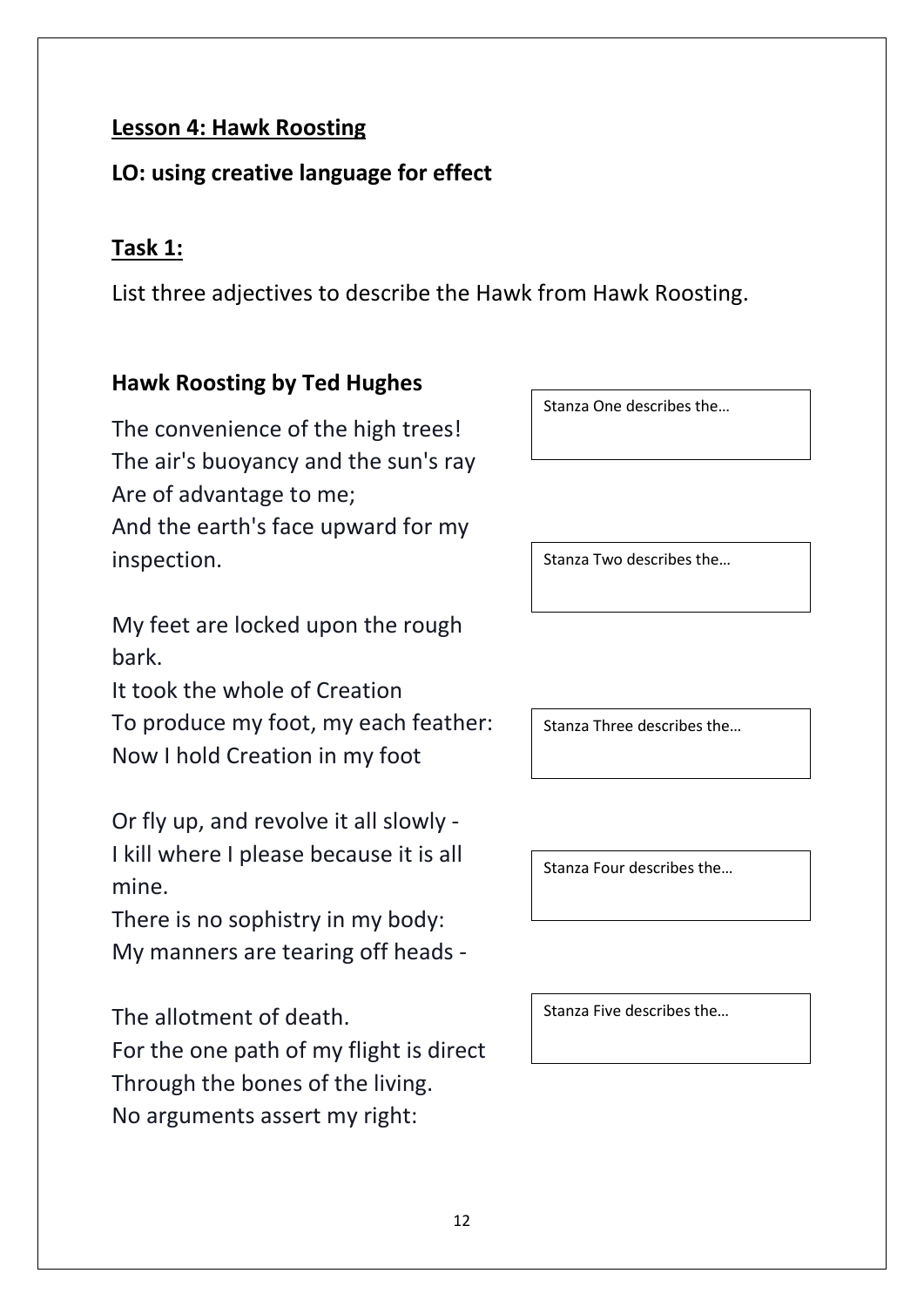The sun is behind me. Nothing has changed since I began. My eye has permitted no change. I am going to keep things like this.

#### **Hawk Roosting by Ted Hughes**

The convenience of the high trees! The air's buoyancy and the sun's ray Are of advantage to me;

And the earth's face upward for my inspection.

My feet are locked upon the rough bark.

It took the whole of Creation To produce my foot, my each feather: Now I hold Creation in my foot

Or fly up, and revolve it all slowly - I kill where I please because it is all mine.

There is no sophistry in my body: My manners are tearing off heads -

The allotment of death.

For the one path of my flight is direct Through the bones of the living. No arguments assert my right:

The sun is behind me. Nothing has changed since I began. Stanza One describes The **Setting:** trees, sky, sun, height

Stanza 2 describes the … **Features of the hawk,** in particular it's foot and it's prey

Stanza 3 describes the … **The hawk's actions and skill**: it's ability to fly and it's ability to kill

Stanza 4 describes the … Again, the **hawk's actions** and the **consequence** of it's actions

Stanza 5 describes the … **The eagle's thoughts,** the writer presents an attitude and mood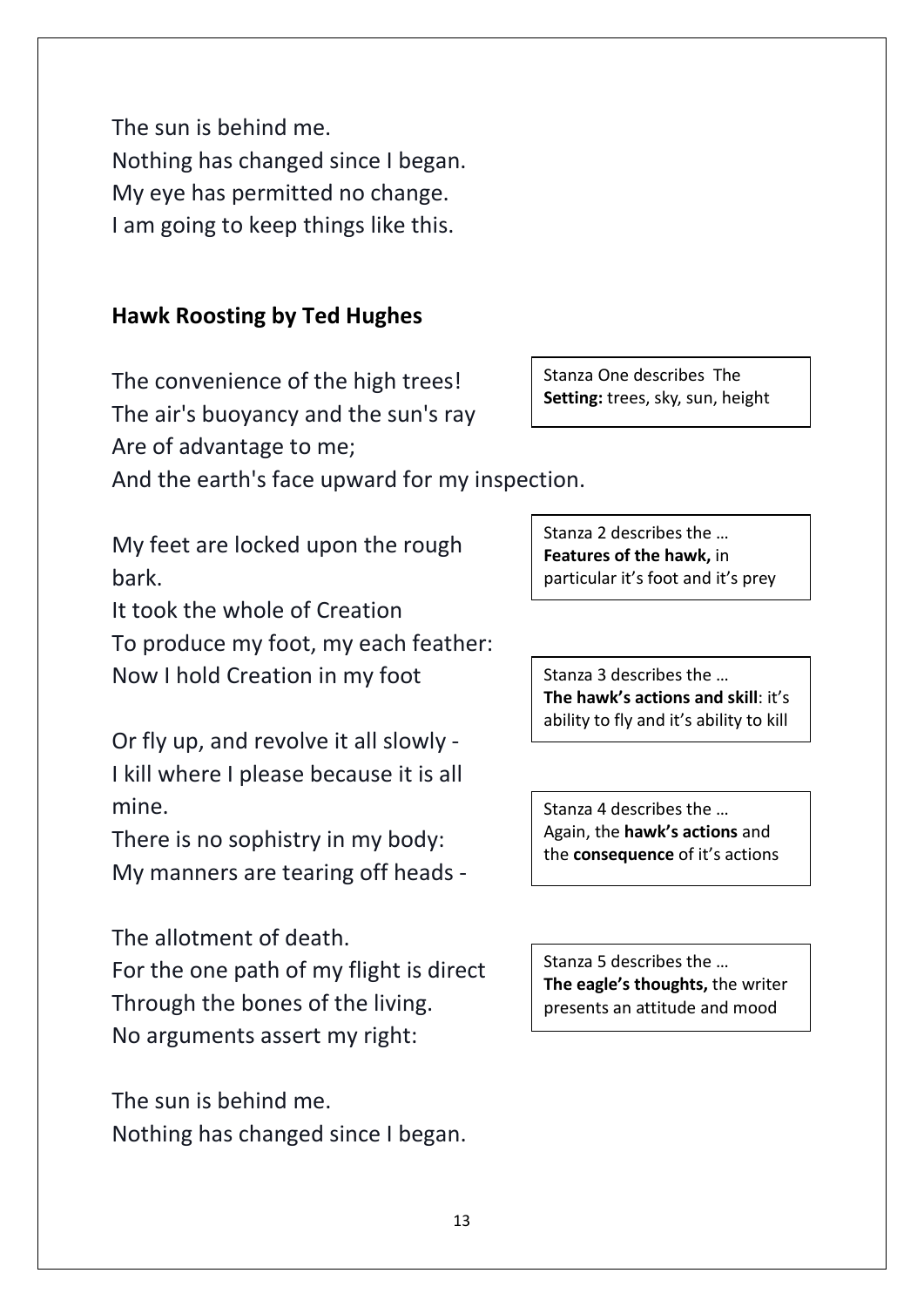My eye has permitted no change. I am going to keep things like this.

#### **Task 2:**

#### Your turn

- You can choose any animal you like
- Think of as many words as you can you'd associate with that animal
- You need to write in first person narrative
- You could structure it like Hawk Roosting, using the 5 stanza prompts

**Stanza 1:** describe the **setting** where it lives.

**Stanza 2:** describe the **features** of the animal, what it looks like.

**Stanza 3:** describe the animals' **actions** and **skills**.

**Stanza 4:** describe a specific **action** or the **consequence** of its actions.

**Stanza 5:** describe the animals' **ideas** about **itself or those around it.**

Choose any animal you like and create a word association (spider diagram) for that animal.